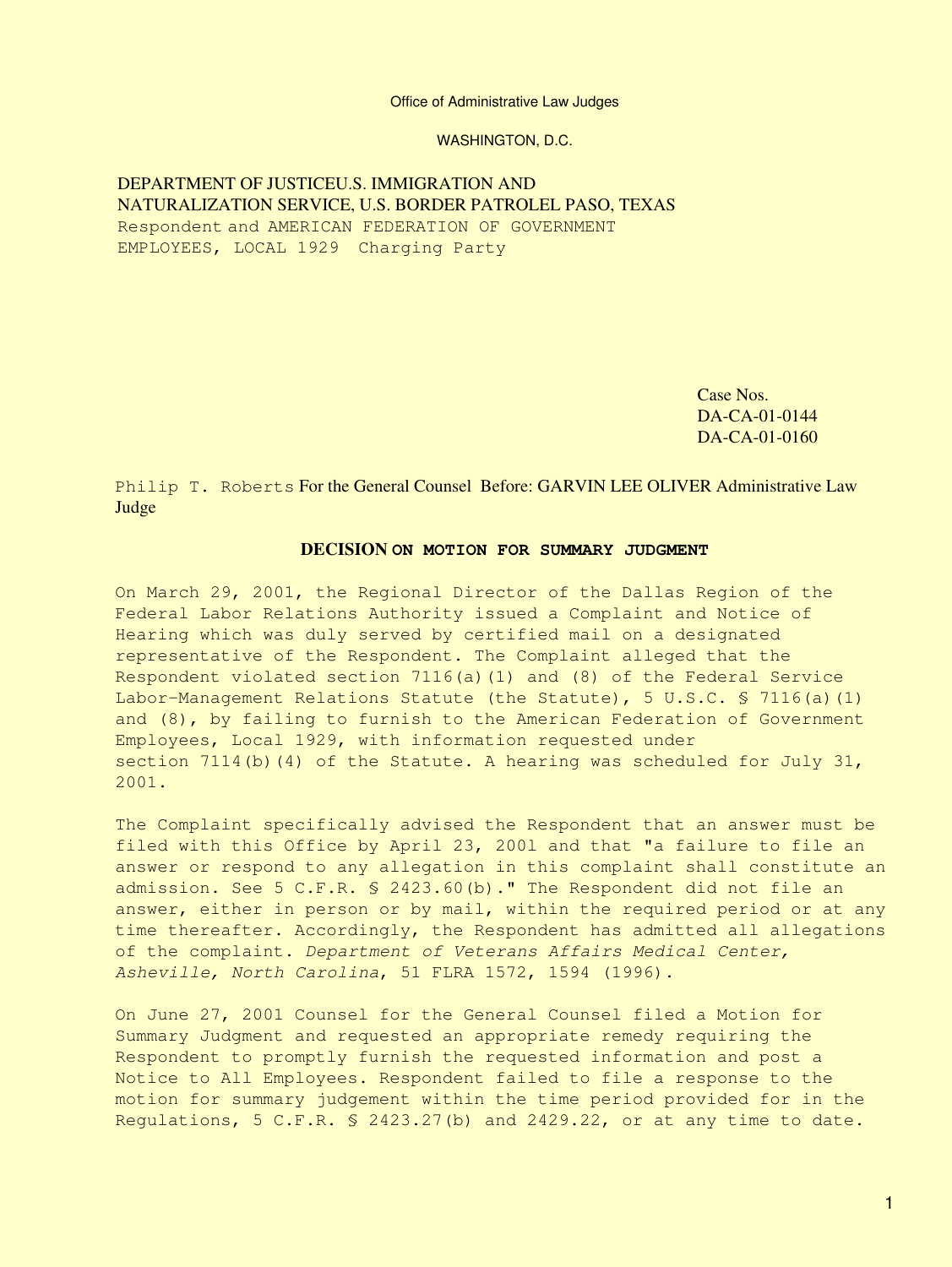Based on the allegations of the Complaint, the admissions by operation of section 2423.20(b) of the Authority's Rules and Regulations, and all the pleadings, it appears that there are no genuine issues of material fact and that the General Counsel is entitled to Summary Judgment as a matter of law. Accordingly, I make the following findings of fact, conclusions of law, and recommendations.

#### **Findings of Fact**

1. This unfair labor practice complaint and notice of hearing is issued under 5 U.S.C. §§ 7101-7135 and 5 C.F.R. Chapter XIV.

• These cases are consolidated under 5 C.F.R. § 2429.2

because it is necessary to effectuate the purposes of 5 U.S.C. §§ 7101-7135 and to avoid unnecessary costs or delay.

3. The Department of Justice, U.S. Immigration and

Naturalization Service, (INS), U.S. Border Patrol, El Paso, Texas, (Respondent), is an agency under 5 U.S.C.  $§ 7103(a)(3).$ 

4. The American Federation of Government Employees,

AFL-CIO, National Immigration and Naturalization Service Council (AFGE), is a labor organization under 5 U.S.C. § 7103(a)(4) and is the exclusive representative of a unit of employees appropriate for collective bargaining at INS.

5. The American Federation of Government Employees,

Local 1929 (Local 1929 or Charging Party), is an agent of AFGE for the purpose of representing employees at the Respondent within the unit described in paragraph 4.

6. The charges in Case Nos. DA-CA-01-0144 and DA-CA-01-

0160 were filed by the Charging Party with the Dallas Regional Director on November 3, 2000, and November 8, 2000, respectively.

• Copies of the charges described in paragraph 6 were

served on Respondent.

• During the time period covered by this complaint,

the persons listed below occupied the positions opposite their names:

Michael Moon Assistant Chief Patrol Agent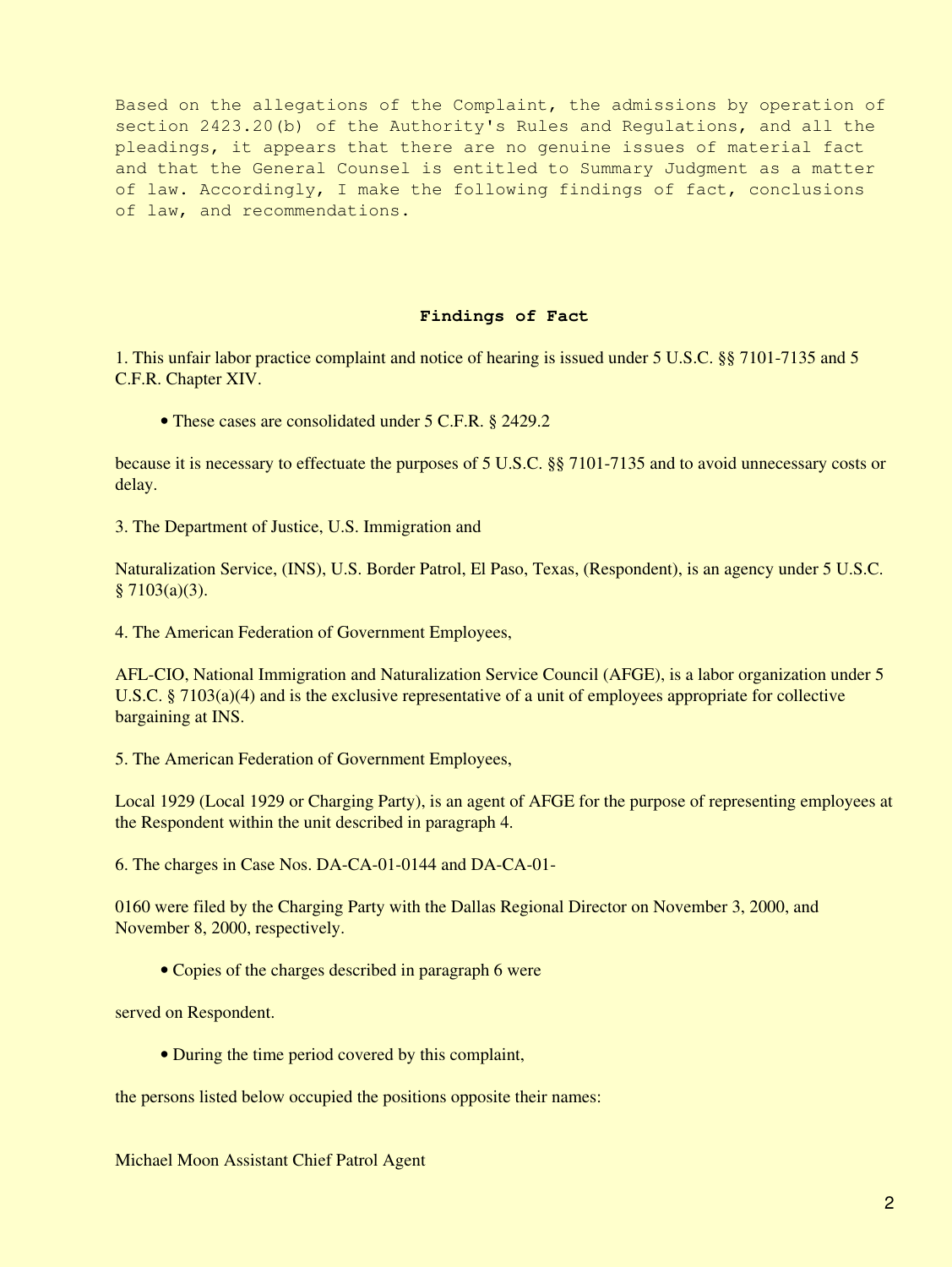Steve Niblet Assistant Chief Patrol Agent

• During the time period covered by this complaint,

the persons named in paragraph 8 were supervisors and/or management officials under 5 U.S.C. §§  $7103(a)(10)$  and  $(11)$  at Respondent.

10. During the time period covered by this complaint, the persons named in paragraph 8 were acting on behalf of Respondent.

11. Hugo Calvillo is an employee under 5 U.S.C. § 7103(a)(2) and is in the bargaining unit described in paragraph 4.

12. George Valdez is an employee under 5 U.S.C. § 7103(a)(2) and is in the bargaining unit described in paragraph 4.

13. On or about September 6, 2000, the Charging Party, through John Derrah, Second Vice President, requested Respondent to furnish the following information:

a. All pertinent sections and subsections of the Agency's Administrative Manual, the Border Patrol Handbook, the Officer's Handbook M-68, and/or any other policy, government-wide rule or regulation, schedule of disciplinary action or law governing the alleged misconduct of Calvillo;

b. Similar case information from within the Central Region from three years prior to the date of Calvillo's instant offenses; and

c. Calvillo's Employee Performance File, Official Personnel Folder, position description and classification standards, which were in effect at the time of the incident and the present date.

14. On or about August 30, 2000, the Charging Party, through Derrah, requested Respondent to furnish similar case information from within the Central Region from three years prior to the date of Valdez's instant offenses.

15. The information described in paragraphs 13 and 14 is normally maintained by Respondent in the normal course of business.

16. The information described in paragraphs 13 and 14 is reasonably available.

17. The information described in paragraphs 13 and 14 is necessary for full and proper discussion, understanding, and negotiation of subjects within the scope of bargaining.

18. The information described in paragraphs 13 and 14 does not constitute guidance, advice, counsel, or training provided for management officials or supervisors, relating to collective bargaining.

19. The information described in paragraphs 13 and 14 is not prohibited from disclosure by law.

20. On or about October 4, 2000, Respondent, through Moon, denied the Charging Party's request for information described in paragraphs 13, and 15 through 19.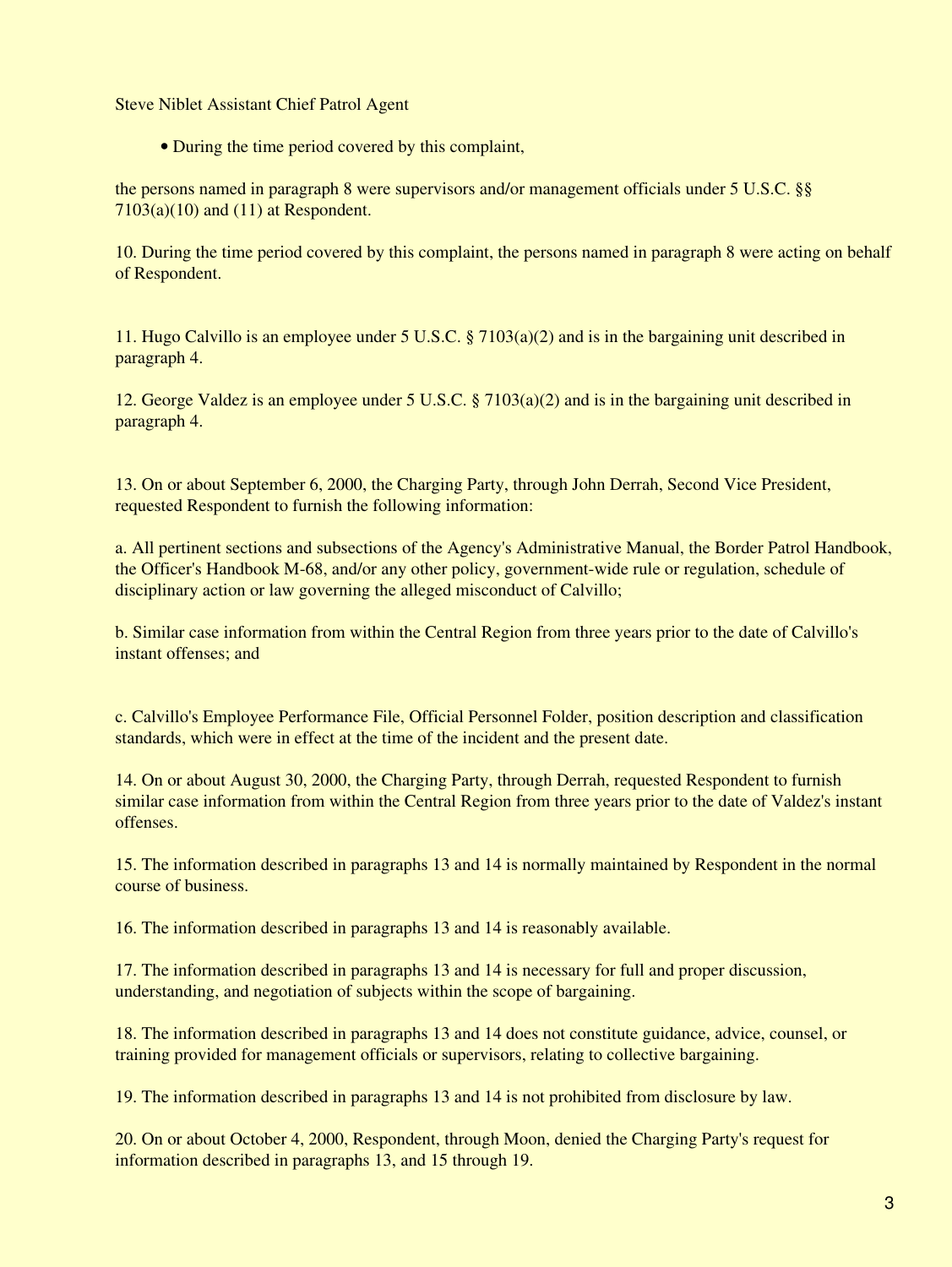21. Since October 4, 2000, Respondent refused to furnish the Charging Party with the information described in paragraphs 13 and 15 through 19.

22. On or about September 1, 2000, Respondent, through Niblet, denied the Charging Party's request for information described in paragraphs 14 through 19.

23. Since September 1, 2000, Respondent refused to furnish the Charging Party with the information described in paragraphs 14 through 19.

24. By the conduct described in paragraphs 20 and 21, Respondent refused to comply with 5 U.S.C. § 7114(b)(4).

25. By the conduct described in paragraphs 22 and 23, Respondent refused to comply with 5 U.S.C. § 7114(b)(4).

26. By the conduct described in paragraphs 20 and 21 and 24, Respondent committed an unfair labor practice in violation of 5 U.S.C. § 7116(a)(1), (5).

27. By the conduct described in paragraphs 20, 21, and 24, Respondent committed an unfair labor practice in violation of 5 U.S.C.  $\S 7116(a)(1)$  and (8).

28. By the conduct described in paragraphs 22 and 23 and 25, Respondent committed an unfair labor practice in violation of 5 U.S.C. § 7116(a)(1), (5).

29. By the conduct described in paragraphs 22 and 23 and 25, Respondent committed an unfair labor practice in violation of 5 U.S.C.  $\S 7116(a)(1)$  and (8).

#### **Discussion and Conclusions**

Based on the admitted material facts by operation of section 2423.20(b) of the Authority's Rules and Regulations, it is concluded that the Respondent violated section 7116(a)(1),  $(5)$ , and (8) of the Statute, as alleged. The proposed remedy would effectuate the purposes and policies of the Statute.

Based on the above findings and conclusions, it is recommended that the Authority issue the following Order:

#### **ORDER**

Pursuant to section 2423.41(c) of the Authority's Rules and Regulations and section 7118 of the Federal Service Labor-Management Relations Statute, the Department of Justice, U.S. Immigration and Naturalization Service, U.S. Border Patrol, El Paso, Texas, shall:

1. Cease and desist from: (a) Failing to provide the American Federation of

Government Employees, Local 1929, with the information requested by the Union on August 30, 2000 and September 6, 2000.

(b) In any like or related manner, interfering with, restraining, or coercing bargaining unit employees in the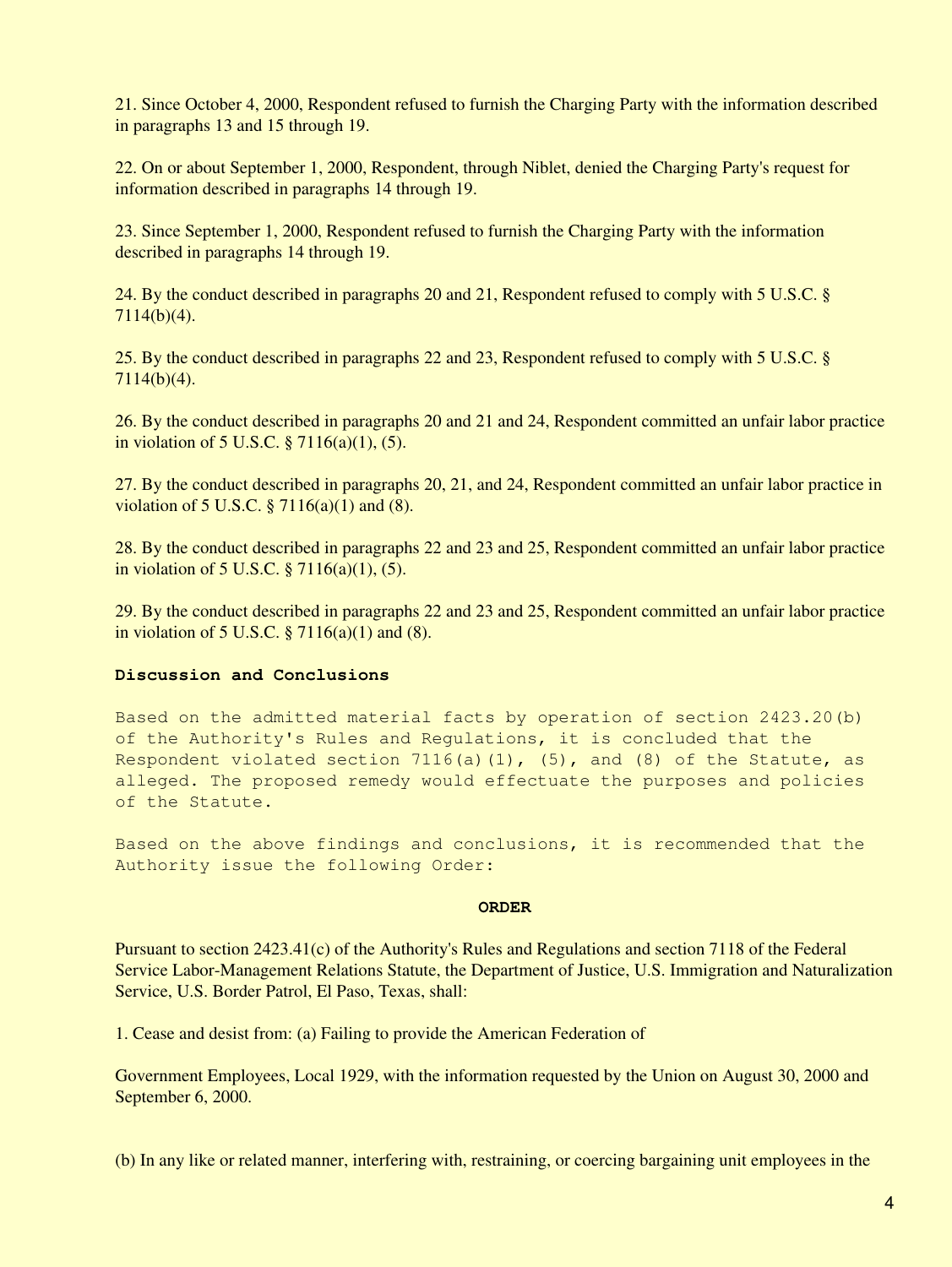exercise of their rights assured by the Federal Service Labor-Management Relations Statute.

2. Take the following affirmative actions in order to effectuate the purposes and policies of the Federal Service Labor-Management Relations Statute:

(a) Furnish the American Federation of

Government Employees, Local 1929, with the information requested on August 30, 2000 and September 6, 2000 consisting of: (1) all pertinent sections and subsections of the Agency's Administrative Manual, the Border Patrol Handbook, the Officer's Handbook M-68, and/or any other policy, government-wide rule or regulation, schedule of disciplinary action or law governing the alleged misconduct of the employees involved in this case; (2) similar case information from within the Central Region from three years prior to the date of the employees' alleged offenses; and (3) the employees' Performance File, Official Personnel Folder, position description and classification standards, which were in effect at the time of the alleged misconduct and at present.

(b) Post at the Department of Justice, U.S. Immigration and Naturalization Service, U.S. Border Patrol, El Paso, Texas, where bargaining unit employees represented by the American Federation of Government Employees, Local 1929 are located, copies of the attached Notice on forms to be furnished by the Federal Labor Relations Authority. Upon receipt of such forms, they shall be signed by the Chief Patrol Agent, El Paso Sector, and they shall be posted and maintained for 60 consecutive days thereafter in conspicuous places, including all bulletin boards and other places where notices to employees are customarily posted. Reasonable steps shall be taken to ensure that such Notices are not altered, defaced, or covered by any other material.

(c) Pursuant to section 2423.41(e) of the Authority's Rules and Regulations, notify the Regional Director, Chicago Region, Federal Labor Relations Authority, in writing, within 30 days from the date of this Order, as to what steps have been taken to comply.

Issued, Washington, DC, July 17, 2001.

\_\_\_\_\_\_\_\_\_\_\_\_\_\_\_\_\_\_\_\_\_\_\_\_\_\_\_

## GARVIN LEE OLIVER

Administrative Law Judge

## **NOTICE TO ALL EMPLOYEES**

## **POSTED BY ORDER OF THE**

### **FEDERAL LABOR RELATIONS AUTHORITY**

The Federal Labor Relations Authority has found that the Department of Justice, U.S. Immigration and Naturalization Service, U.S. Border Patrol, El Paso, Texas, violated the Federal Service Labor-Management Relations Statute, and has ordered us to post and abide by this Notice.

# **WE HEREBY NOTIFY OUR EMPLOYEES THAT**: